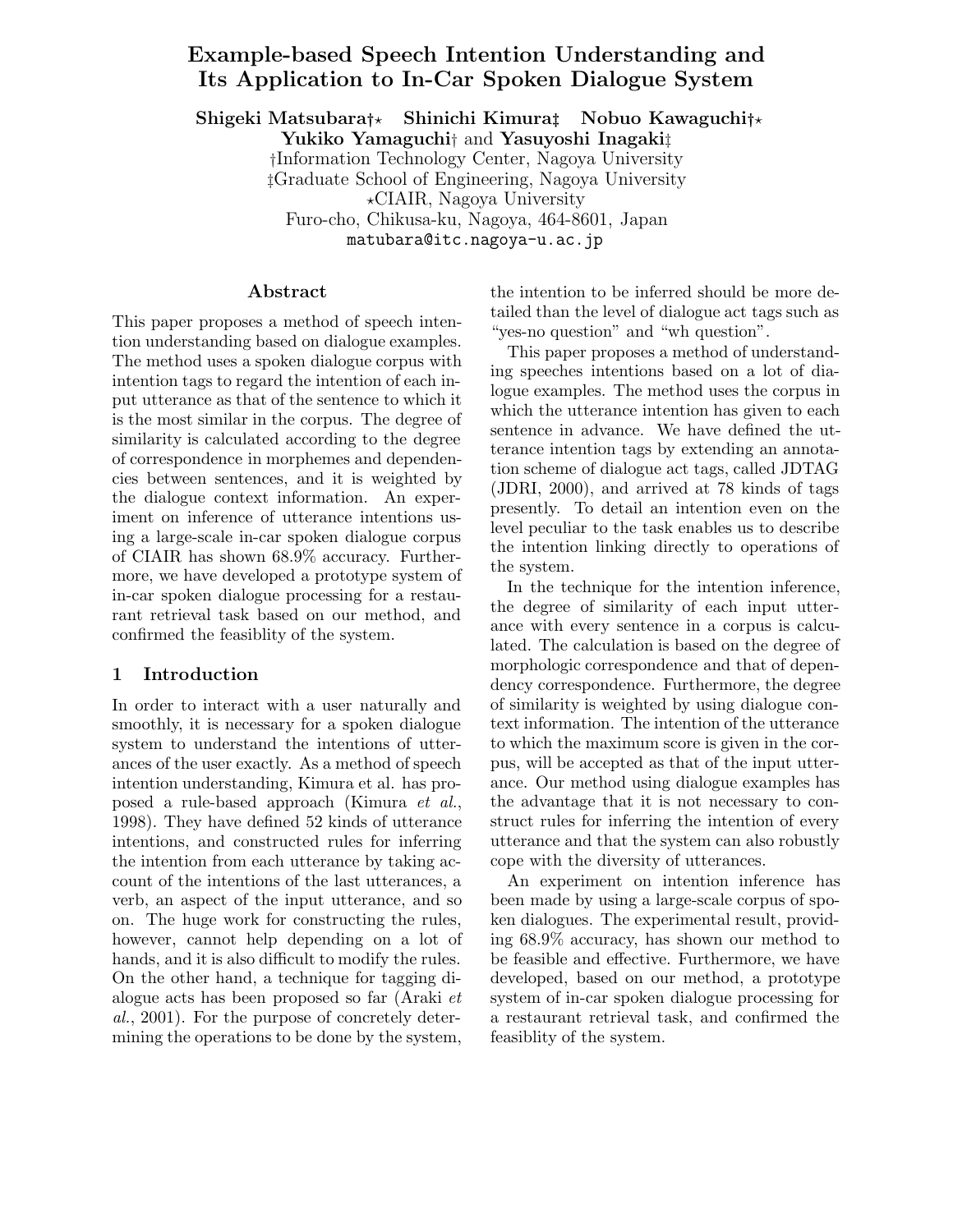

Figure 1: Flow of the intention inference processing

## **2 Outline of Example-based Approach**

Intentions of a speaker would appear in the various types of phenomenon relevant to utterances, such as phonemes, morphemes, keywords, sentential structures, and contexts. An examplebased approach is expected to be effective for developing the system which can respond to the human's complicated and diverse speeches. A dialogue corpus, in which a tag showing an utterance intention is given to each sentence, is used for our approach. In the below, the outline of our method is explained by using an inference example.

Figure 1 shows the flow of our intention inference processing for an input utterance "Chikaku-ni chushajo-wa aru-ka-na ? (Is there a parking lot nearby?)". First, morphological analysis and dependency analysis to the utterance are carried out.

Then, the degree of similarity of each input utterance with sentences in the corpus can be calculated by using the degree of correspondence since the information on both morphology and dependency are given to all sentences in the corpus in advance. In order to raise the accuracy of the intention inference, moreover, the context information is taken into consideration. That is, according to the occurrence probability of a sequence of intentions learned from a dialogue corpus with the intention tags, the degree of similarity with each utterance is weighted based on the intentions of the last utterances. Consequently, if the utterance whose degree of similarity with the input utterance is the maximum is "sono chikaku-ni chushajo arimasu-ka? (Is there a parking lot near there?)", the intention of the input utterance is regarded as "parking lot question".

## **3 Similarity and its Calculation**

This section describes a technique for calculating the degree of similarity between sentences using the information on both dependency and morphology.

#### **3.1 Degree of Similarity between Sentences**

In order to calculate the degree of similarity between two sentences, it can be considered to make use of morphology and dependency information. The calculation based on only morphemes means that the similarity of only surface words is taken into consideration, and thus the result of similarity calculation may become large even if they are not so similar from a structural point of view. On the other hand, the calculation based on only dependency relations has the problem that it is difficult to express the lexical meanings for the whole sentence, in particular, in the case of spoken language. By using both the information on morphology and dependency, it can be expected to carry out more reliable calculation.

Formula (1) defines the degree of similarity between utterances as the convex combination β of the degree of similarity on dependency, α*d*, and that on morpheme,  $\alpha_m$ .

$$
\beta = \lambda \alpha_d + (1 - \lambda)\alpha_m \tag{1}
$$

 $\alpha_d$ : the degree of similarity in dependency  $\alpha_m$ : the degree of similarity in morphology  $\lambda$ : the weight coefficient  $(0 \leq \lambda \leq 1)$ 

Section 3.2 and 3.3 explain  $\alpha_d$  and  $\alpha_m$ , respectively.

### **3.2 Dependency Similarity**

Generally speaking, a Japanese dependency relation means the modification relation between a *bunsetsu* and a *bunsetsu*. For example, a spoken sentence "kono chikaku-ni washokuno mise aru? (Is there a Japanese restaurant near here?)" consists of five *bunsetsu*s of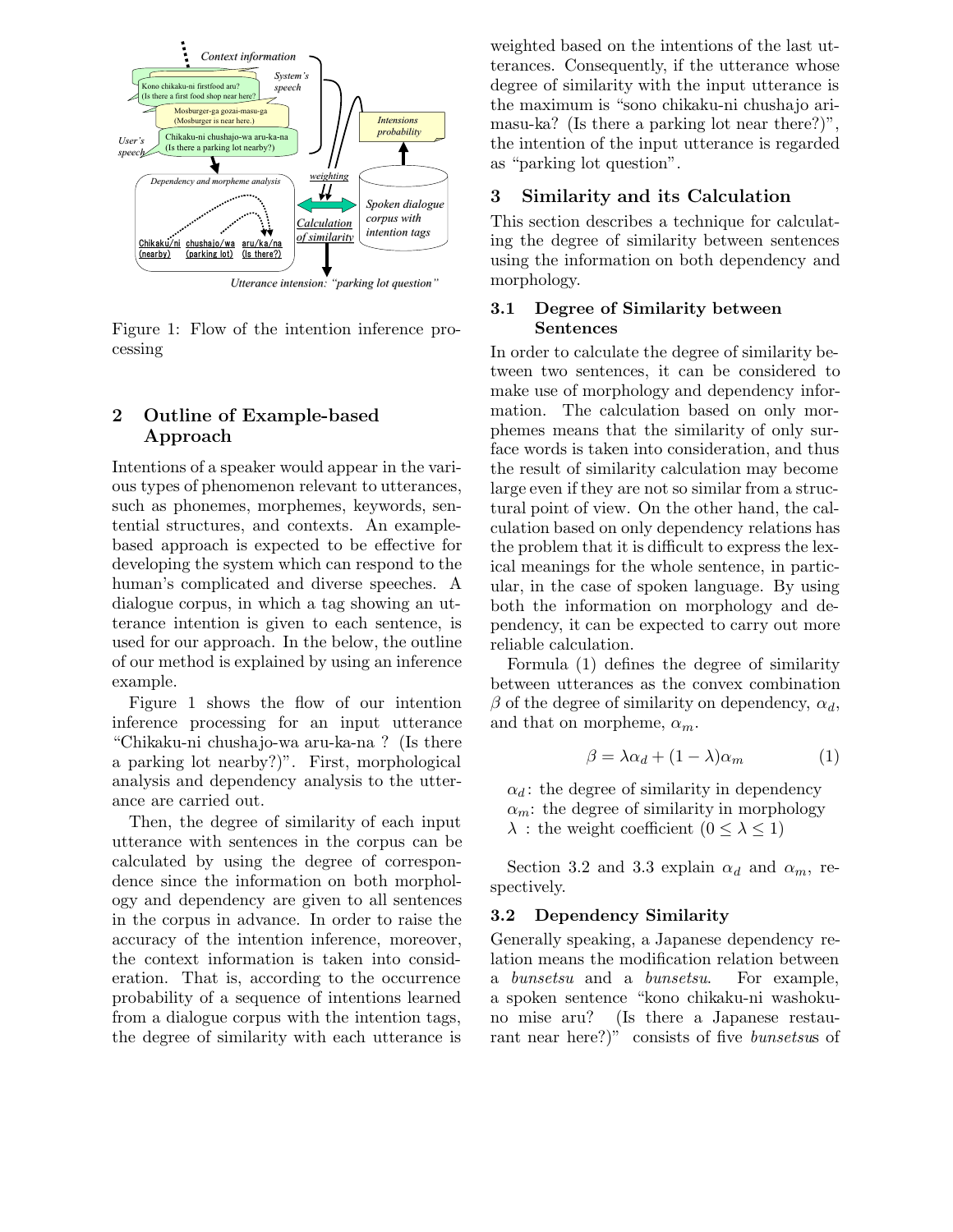"kono (here)", "chikaku-ni (near)", "washokuno (Japanese-style food)", "mise (a restaurant)", "aru (being)", and there exist some dependencies such that "mise" modifies "aru". In the case of this instance, the modifying *bunsetsu* "mise" and the modified *bunsetsu* "aru" are called *dependent* and *head*, respectively. It is said that these two *bunsetsu*s are in a dependency relation. Likewise, "kono", "chikaku-ni" and "washoku-no" modify "chikaku-ni", "aru" and "mise", respectively. In the following of this paper, a dependency relation is expressed as the order pair of *bunsetsu*s like (mise, aru), (kono, chikaku-ni).

A dependency relation expresses a part of syntactic and semantic characteristics of the sentence, and can be strongly in relation to the intentional content. That is, it can be expected that two utterances whose dependency relations are similar each other have a high possibility that the intentions are also so.

A formula (2) defines the degree of similarity in Japanese dependency,  $\alpha_D$ , between two utterances  $S_A$  and  $S_B$  as the degree of correspondence between them.

$$
\alpha_d = \frac{2C_D}{D_A + D_B} \tag{2}
$$

D*A*: the number of dependencies in S*A*

 $D_B$ : the number of dependencies in  $S_B$ 

 $C_D$ : the number of dependencies in correspondence

Here, when the basic forms of independent words in a head *bunsetsu* and in a dependent *bunsetsu* correspond with each other, these dependency relations are considered to be in correspondence. For example, two dependencies (chikaku-ni, aru) and (chikaku-ni ari-masu-ka) correspond with each other because the independent words of the head *bunsetsu* and the dependent *bunsetsu* are "chikaku" and "aru", respectively. Moreover, each word class is given to nouns and proper nouns characteristic of a dialogue task. If a word which constitutes each dependency belongs to the same class, these dependencies are also considered to be in correspondence.

#### **3.3 Morpheme Similarity**

A formula (3) defines the degree of similarity in morpheme  $\alpha_m$  between two sentences  $S_A$  and



Figure 2: Example of similarity calculation

 $S_B$ .

$$
\alpha_m = \frac{2C_M}{M_A + M_B} \tag{3}
$$

 $M_A$ : the number of morphemes in  $S_A$  $M_B$ : the number of morphemes in  $S_B$ 

 $C_M$ : the number of morphemes in correspondence

In our research, if a word class is given to nouns and proper nouns characteristic of a dialogue task and two morphemes belong to the same class, these morphemes are also considered to be in correspondence. In order to extract the intention of the sentence more similar as the whole sentence, not only independent words and keywords but also all the morphemes such as noun and particle are used for the calculation on correspondence.

### **3.4 Calculation Example**

Figure 2 shows an example of the calculation of the degree of similarity between an input utterance S*i* "kono chikaku-ni washoku-no mise aru? (Is there a Japanese restaurant near here?)" and an example sentence in a corpus, S*e*, "chikaku-ni yoshoku-no mise ari-masu-ka (Is there a European restaurant located nearby?)", when a weight coefficient  $\lambda = 0.4$ . The number of the dependencies of  $S_i$  and  $S_e$  is 4 and 3, respectively, and that of dependencies in correspondence is 2, i.e., (chikaku, aru) and (mise, aru). Moreover, since "washoku (Japanese-style food)" and "yoshoku" (European-style food) belong to the same word class, the dependencies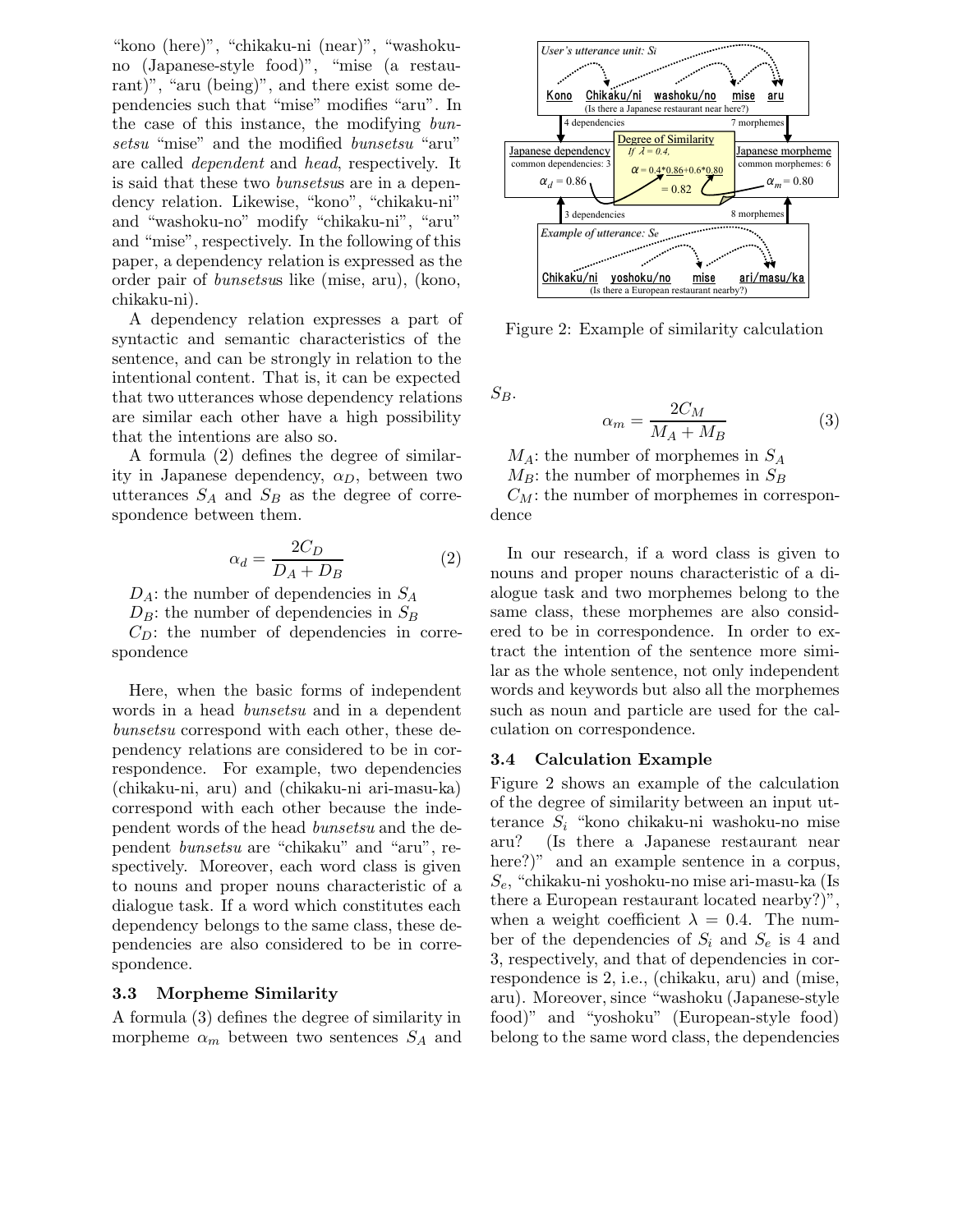(washoku, aru) and (yoshoku, aru) also correspond with each other. Therefore, the degree of similarity in dependency  $\alpha_d$  comes to 0.86 by the formula (2). Since the number of morphemes of  $S_i$  and  $S_e$  are 7 and 8, respectively, and that of morphemes in correspondence is 6, i.e., "chikaku", "ni", "no", "mise", "aru(i)" and "wa(yo)shoku". Therefore,  $\alpha_m$  comes to 0.80" by a formula (3). As mentioned above,  $\beta$  using both morphemes and dependencies comes to  $0.82$  by a formula  $(1)$ .

### **4 Utilizing Context Information**

In many cases, the intention of a user's utterance occurs in dependence on the intentions of the previous utterances of the user or those of the person to which the user is speaking. Therefore, an input utterance might also receive the influence in the contents of the speeches before it. For example, the user usually returns the answer to it after the system makes a question, and furthermore, may ask the system a question after its response. Then, in our technique, the degree of similarity  $\beta$ , which has been explained in Section 3, is weighted based on the intentions of the utterances until it results in a user's utterance. That is, we consider the occurrence of a utterance intention  $I_n$  at a certain time n to be dependent on the intentions of the last  $N-1$  utterances. Then, the conditional occurrence probability  $P(I_n|I_{n-N+1}^{n-1})$  is defined as a formula (4).

$$
P(I_n | I_{n-N+1}^{n-1}) = \frac{C(I_{n-N+1}^n)}{C(I_{n-N+1}^{n-1})}
$$
(4)

Here, we write a sequence of utterance intentions  $I_{n-N+1} \cdots I_n$  as  $I_{n-N+1}^n$ , call it **intentions N-gram**, and write the number of appearances of them in a dialogue corpus as  $C(I_{n-N+1}^n)$ . Moreover, we call the conditional occurrence probability of the formula (4), **intentions N-gram probability**.

The weight assignment based on the intentions sequences is accomplished by reducing the value of the degree of similarity when the intentions N-gram probability is smaller than a threshold. That is, a formula (5) defines the degree of similarity  $\gamma$  using the weight assignment by intentions N-gram probability.



Figure 3: Decision tree of intention tag (a part)

$$
\gamma = \begin{cases} \omega \beta & (P(I_n | I_{n-N+1}^{n-1}) \le \theta) \\ \beta & (otherwise) \end{cases} \tag{5}
$$

ω: weight coefficient (0 ≤ ω ≤ 1)  $\beta$ : the degree of similarity

 $\theta$ : threshold

A typical example of the effect of using intentions N-gram is shown below. For an input utterance "chikaku-ni chushajo-wa ari-masu-ka? (Is there a parking lot located nearby?)", the degree of similarity with a utterance with a tag "parking lot question" which intends to ask whether a parking lot is located around the searched store, and a utterance with a tag "parking lot search" which intends to search a parking lot located nearby, becomes the maximum. However, if the input utterance has occurred after the response intending that there is no parking lot around the store, the system can recognize its intention not to be "parking lot question" from the intentions N-gram probabilities learned from the corpus, As a result, the system can arrive at a correct utterance intention "parking lot search".

#### **5 Evaluation**

In order to evaluate the effectiveness of our method, we have made an experiment on utterance intention inference.

#### **5.1 Experimental Data**

An in-car speech dialogue corpus which has been constructed at CIAIR (Kawaguchi *et al.*,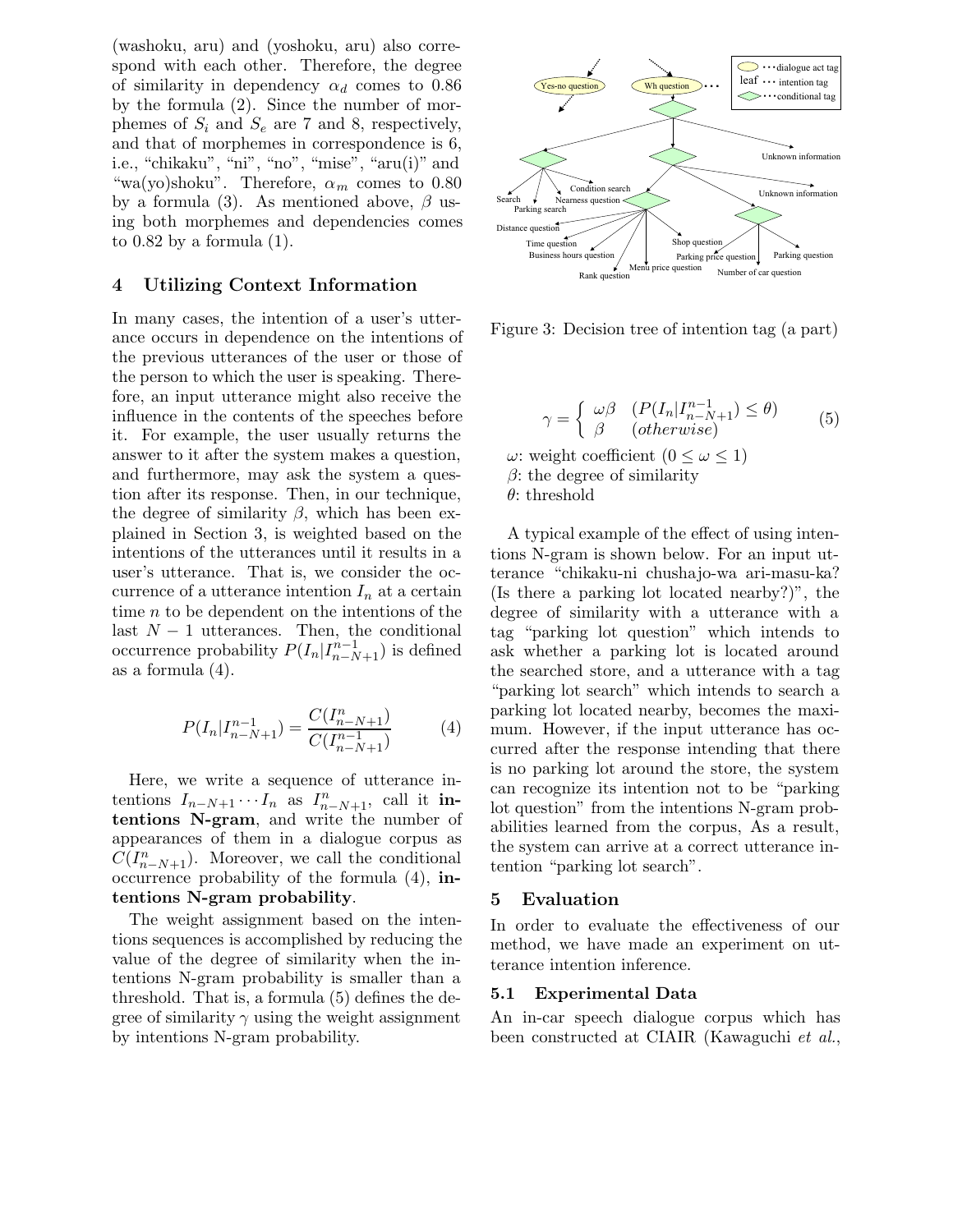

Figure 4: Relation between the weight coefficient  $\lambda$  and the accuracy  $(\lambda = 0.3)$ 

2001), was used as a corpus with intention tags, and analyzed based on Japanese dependency grammar (Matsubara *et al.*, 2002). That is, the intention tags were assigned manually into all sentences in 412 dialogues about restaurant search recorded on the corpus. The intentions 2-gram probability was learned from the sentences of 174 dialogues in them. The standard for assigning the intention tags was established by extending the decision tree proposed as a dialogue tag scheme (JDRI, 2000). Consequently, 78 kinds of intention tags were prepared in all (38 kinds are for driver utterances). The intention tag which should be given to each utterance can be defined by following the extended decision tree. A part of intention tags and the sentence examples is shown in Table 1, and a part of the decision tree for driver's utterances is done in Figure  $3<sup>1</sup>$ .

A word class database (Murao *et al.*, 2001), which has been constructed based on the corpus, was used for calculating the rates of correspondence in morphemes and dependencies. Moreover, Chasen (Matsumoto *et al.*, 99) was used for the morphological analysis.

#### **5.2 Experiment**

#### **5.2.1 Outline of Experiment**

We have divided 1,609 driver's utterances of 238 dialogues, which is not used for learning the intentions 2-gram probability, into 10 pieces equally, and evaluated by cross validation. That is, the inference of the intentions of all 1,609 sen-



Figure 5: Relation between the weight coefficient  $\omega$  and the accuracy

tences was performed, and the recall and precision were calculated. The experiments based on the following four methods of calculating the degree of similarity were made, and their results were compared.

- 1. Calculation using only morphemes
- 2. Calculation using only denpendencies
- 3. Calculation using both morphemes and denpendencies (With changing the value of the weight coefficient  $\lambda$ )
- 4. Calculation using intentions 2-gram probabilities in addition to the condition of 3. (With changing the value of the weight coefficient  $\omega$  and as  $\theta = 0$ )

#### **5.2.2 Experimental Result**

The experimental result is shown in Figure 4. 63.7% as the recall and 48.2% as the precision were obtained by the inference based on the above method 1 (i.e.  $\lambda = 0$ ), and 62.6% and 58.6% were done in the method 2 (i.e.  $\lambda = 1.0$ ). On the other hand , in the experiment on the method 3, the precision became the maximum by  $\lambda = 0.2$ , providing 61.0%, and the recall by  $\lambda = 0.3$  was 67.2%. The result shows our technique of using both information on morphology and dependency to be effective.

When  $\lambda \leq 0.3$ , the precision of the method 3 became lower than that of 1. This is because the user speaks with driving a car (Kawaguchi *et al.*, 2000) and therefore there are much comparatively short utterances in the in-car speech corpus. Since there is a few dependencies per

 $1$ In Figure 3, the description in condition branches is omitted.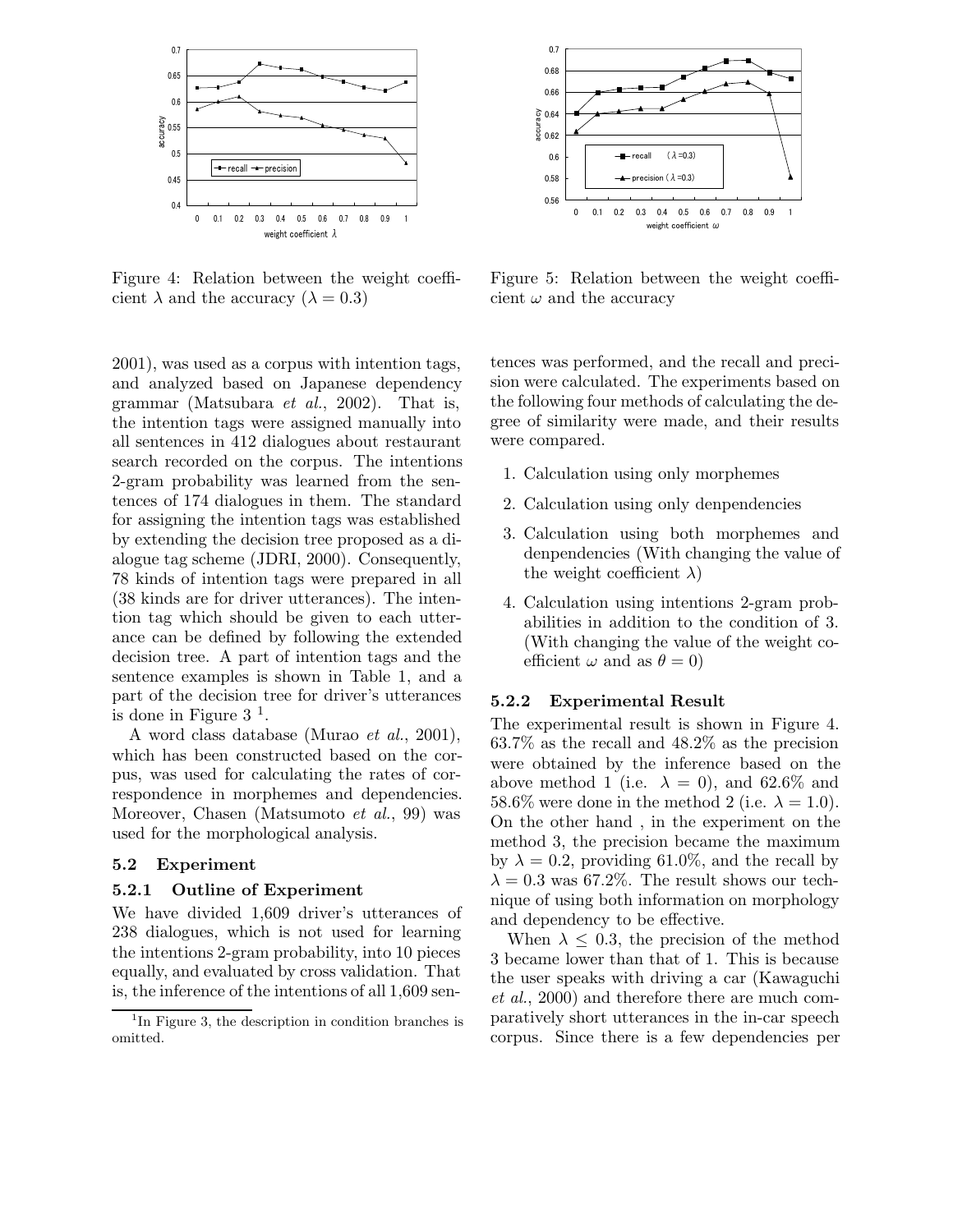|           | Table 1: Intention tags and their utterance examples |
|-----------|------------------------------------------------------|
| ntion tag | utterance example                                    |

| intention tag            | utterance example                         |
|--------------------------|-------------------------------------------|
| search                   | Is there a Japanese restaurant near here? |
| request                  | Guide me to McDonald's.                   |
| parking lot question     | Is there a parking lot?                   |
| distance question        | How far is it from here?                  |
| nearness question        | Which is near here?                       |
| restaurant menu question | Are Chinese noodles on the menu?          |



Figure 6: Configuration of the prototype system

one utterance, a lot of sentences in the corpus tend to have the maximum value in inference using dependency information.

Next, the experimental result of the inference using weight assignment by intentions 2-gram probabilities, when considering as  $\lambda = 0.3$ , is shown in Figure 5. At  $\omega = 0.8$ , the maximum values in both precision and recall were provided (i.e., the precision is 68.9%). This shows our technique of learning the context information from the spoken dialogue corpus to be effective.

# **6 In-car Spoken Dialogue System**

In order to confirm our technique for automatically inferring the intentions of the user's utterances to be feasible and effective for taskoriented spoken dialogue processing, a prototype system for restaurant retrieval has been developed. This section describes the outline of the system and its evaluation.

# **6.1 Implementation of the System**

The configuration of the system is shown in Figure 6.

Table 2: Comparison between the results on inferred intentions and those on given intentions

|                 | Inferred |       | Given |         |  |
|-----------------|----------|-------|-------|---------|--|
| Intentions      |          | rate  |       | rate    |  |
| Correct         | 31       | 51.7% | 42    | 70.0%   |  |
| Partially corr. | 5        | 8.3%  |       | $6.7\%$ |  |
| Incorrect       |          | 11.7% |       | 3.3%    |  |
| No action       |          | 28.3% |       | $0\%$   |  |

- 1. **Morphological and dependency analysis**: For the purpose of example-based speech understanding, the morphological and dependency analyses are given to each user's utterance by referring the dictionary and parsing rules. Morphological analysis is executed by Chasen (Matsumoto *et al.*, 99). Dependency parsing is done based on a statistical approach (Matsubara *et al.*, 2002).
- 2. **Intentions inference**: As section 3 and 4 explain, the intention of the user's utterance is inferred according to the degree of similarity of it with each sentence in a corpus, and the intentions 2-gram probabilities.
- 3. **Action**: The transfer rules from the user's intentions to the system's actions have been made so that the system can work as the user intends. We have already made the rules for all of 78 kinds of intentions. The system decides the actions based on the rules, and executes them. After that, it revises the context stack. For example, if a user's utterance is "kono chikaku-ni washoku-no mise arimasu-ka (Is there a Japanese restaurant near here?)", its intention is "search". Inferring it, the system retrieves the shop information database by utilizing the key-